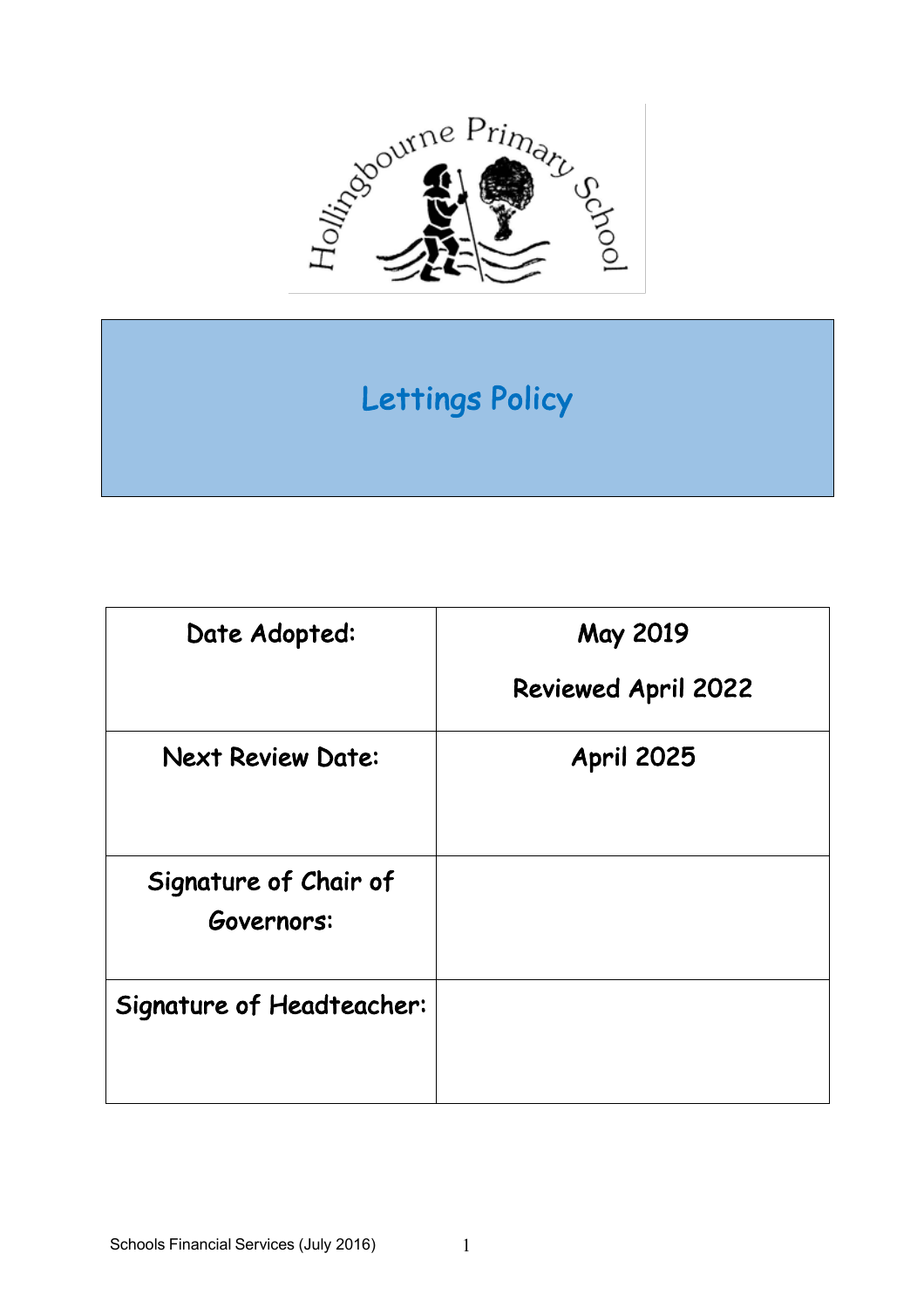## **HOLLINGBOURNE SCHOOL LETTINGS POLICY**

### **Philosophy:**

Provided there is no interruption to school use of the premises, part of the school buildings and grounds may be let to outside bodies after the end of the school day, at weekends and during the holidays, in order to:

- Raise income for the school
- Better integrate the school into the local community
- Familiarise individuals with the school, who may become pupils or their parents
- Satisfy some of the needs of local individuals, groups and organisations
- Increase the use of facilities that are under used by the school

#### **Implementation:**

Bookings are made through the representative of the school, as authorised by the Governing Body, and confirmed in writing.

- School and Friends activities have priority
- No bookings are confirmed more than 4 months in advance although provisional bookings may be made at any time
- Outline charges are set by the Headteacher/Governors and reviewed annually
- Specific charges are set at the time of the agreement
- The VAT liability of the letting is determined at the time of the agreement
- Payment is in advance for single lettings
- Payment is in instalments for a series of sports facilities lettings that comply with VAT exemption regulations
- The agreement should be updated and reviewed at least annually
- A diary is kept covering all school, Friends and outside use of the premises and grounds after school, in evenings, at weekends and in holidays

Users sign an agreement that covers:

- Terms and conditions relating to type of and length of use
- Cancellation
- Damage
- Insurance
- Charging (*in accordance with the schools lettings price list).*
- Restrictions on use
- Licensing for the sale of alcohol, or public performances
- Parking

#### **Roles and Responsibilities:**

The school authorised representative is responsible for the construction and regular update of the lettings diary.

• The Hollingbourne Friends and individual teachers are responsible for informing